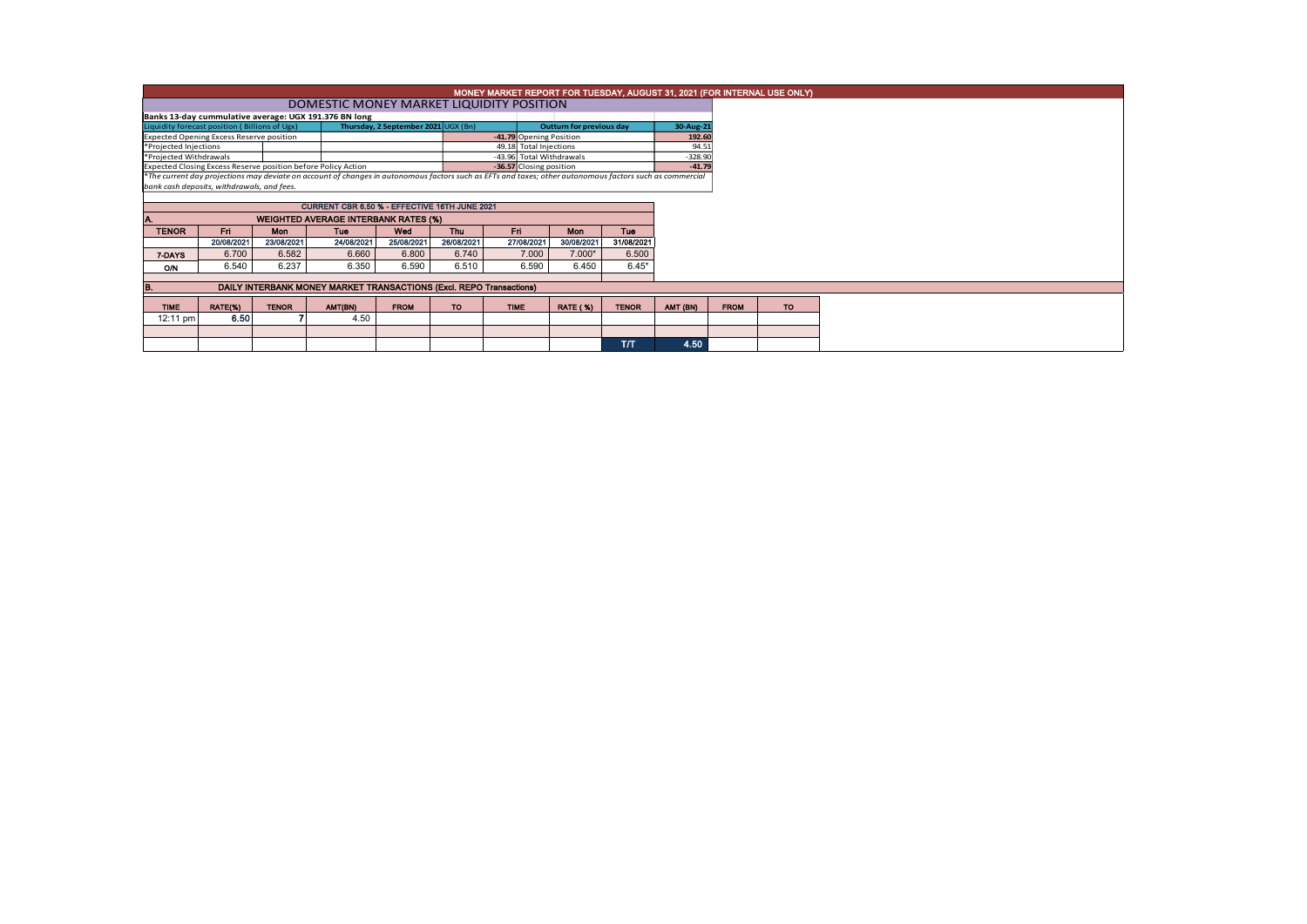| 9.500<br>9.000<br>8.500<br>8.000<br>7.500<br>7.000<br>6.500<br><u>The comment</u><br>6.000<br>5.500<br>5.000<br>4.500<br>4.000<br>12/08/2021 13/08/2021 16/08/2021 17/08/2021 18/08/2021 19/08/2021 20/08/2021 23/08/2021 24/08/2021 25/08/2021 26/08/2021 27/08/2021 30/08/2021 31/08/2021<br>• Overnight WAR -7-day WAR - CBR rate - Upper bound - Lower bound<br>ID.<br>MONETARY POLICY OPERATIONS MATURITIES PROFILE: (02-SEP- 2021 TO 30-SEPT- 2021)<br><b>DATE</b><br><b>THUR</b><br><b>THUR</b><br><b>THUR</b><br><b>THUR</b><br><b>THUR</b><br><b>TOTAL</b><br>09-Sep-21<br>16-Sep-21<br>23-Sep-21<br>02-Sep-21<br>30-Sep-21<br>1.951.32<br>1,951.32<br><b>REPO</b><br>$\sim$<br>$\overline{\phantom{a}}$<br>$\overline{\phantom{a}}$<br>$\overline{\phantom{a}}$<br><b>REV REPO</b><br>$\sim$<br>$\sim$<br>$\sim$<br>$\sim$<br>$\sim$<br>$\sim$<br><b>DEPO AUCT</b><br>135.30<br>585.40<br>450.10<br>$\sim$<br>$\sim$<br>$\sim$<br>1.951.32<br>135.30<br>2.536.72<br><b>TOTALS</b><br>450.10<br>A.<br>×.<br>Total O/S Deposit Auction balances held by BOU up to 07 October Q912021: UGX 908 BN<br>Total O/S Repo, Reverse Repo & Deposit Auction balances held by BOU: UGX 2,860 BN<br>(Ei) STOCK OF TREASURY SECURITIES<br>Eii)<br><b>MONETARY POLICY MARKET OPERATIONS</b><br>LAST TBIILS ISSUE DATE: 19-AUGUST-2021<br>(VERTICAL REPOS, REV-REPOS & DEPOSIT AUCTIONS)<br>6,489.24<br>On-the-run O/S T-BILL STOCKs (Bns-UGX)<br>02/09/2021<br><b>ISSUE DATE</b><br>OMO<br><b>AMOUNT</b><br><b>WAR</b><br><b>RANGE</b><br><b>TENOR</b><br>02/09/2021 REPO<br>418.00<br>6.500<br>$02$ -Aug -<br>On-the-run O/S T-BONDSTOCKs(Bns-UGX)<br>20,526.79<br><b>REPO</b><br>$04 - Aug$<br>225.50<br>6.500<br>27.016.03<br>TOTAL TBILL & TBOND STOCK- UGX<br><b>REPO</b><br>1.501.00<br>6.500<br>$05$ -Aug $-$<br>O/S=Outstanding<br><b>REPO</b><br>09-Aug<br>143.00<br>6.500<br>3<br><b>MATURITY</b><br>TOTAL STOCK YTM (%)<br><b>CHANGE IN</b><br>84<br><b>DAUT</b><br>7.384<br>$12-Auq$<br>59.02<br>(BN UGX)<br>AT CUT OFF*<br><b>YTM</b> (+/)<br><b>DAUT</b><br>56<br>79.74<br>7.003<br>91<br>$-0.473$<br>12-Aug<br>94.20<br>6.825<br>28<br>182<br>$-0.118$<br><b>DAUT</b><br>6.906<br>435.51<br>12-Aug<br>84.85<br>8.751<br>364<br>$-0.452$<br><b>REPO</b><br>1.474.00<br>12-Aug<br>6.500<br>$\overline{7}$<br>5,959.53<br>9.700<br>2YR<br><b>REPO</b><br>$-1.500$<br>482.50<br>6.500<br>3<br>11.500<br>16-Aug<br>$\sim$<br>3YR<br>$-1.410$<br><b>REPO</b><br>142.50<br>6.500<br>11.390<br>$18-Auq$<br>$\overline{1}$<br>$\sim$<br>5YR<br>$-1.691$<br><b>REPO</b><br>6.500<br>13.409<br>19-Aug<br>1,641.00<br>1,589.27<br>$\overline{7}$<br>28<br>10YR<br>$-2.231$<br>DAUT<br>26-Aug<br>358.08<br>6.998<br>9.703.84<br>13.739<br>15YR<br>$-0.310$<br><b>DAUT</b><br>56<br>39.58<br>6.950<br>7,946.63<br>14.090<br>26-Aug<br><b>DAUT</b><br>84<br><b>20YR</b><br>1,287.05<br>$-1.040$<br>26-Aug<br>54.34<br>7.299<br>15,950 | C. |  |  |             | <b>CBR AND THE 7- DAY WAR INTERBANK RATES</b> |          |       |                |  |  |
|----------------------------------------------------------------------------------------------------------------------------------------------------------------------------------------------------------------------------------------------------------------------------------------------------------------------------------------------------------------------------------------------------------------------------------------------------------------------------------------------------------------------------------------------------------------------------------------------------------------------------------------------------------------------------------------------------------------------------------------------------------------------------------------------------------------------------------------------------------------------------------------------------------------------------------------------------------------------------------------------------------------------------------------------------------------------------------------------------------------------------------------------------------------------------------------------------------------------------------------------------------------------------------------------------------------------------------------------------------------------------------------------------------------------------------------------------------------------------------------------------------------------------------------------------------------------------------------------------------------------------------------------------------------------------------------------------------------------------------------------------------------------------------------------------------------------------------------------------------------------------------------------------------------------------------------------------------------------------------------------------------------------------------------------------------------------------------------------------------------------------------------------------------------------------------------------------------------------------------------------------------------------------------------------------------------------------------------------------------------------------------------------------------------------------------------------------------------------------------------------------------------------------------------------------------------------------------------------------------------------------------------------------------------------------------------------------------------------------------------------------------------------------------------------------------------------------------------------------------------------------------------------------------------------------------|----|--|--|-------------|-----------------------------------------------|----------|-------|----------------|--|--|
|                                                                                                                                                                                                                                                                                                                                                                                                                                                                                                                                                                                                                                                                                                                                                                                                                                                                                                                                                                                                                                                                                                                                                                                                                                                                                                                                                                                                                                                                                                                                                                                                                                                                                                                                                                                                                                                                                                                                                                                                                                                                                                                                                                                                                                                                                                                                                                                                                                                                                                                                                                                                                                                                                                                                                                                                                                                                                                                                  |    |  |  |             |                                               |          |       |                |  |  |
|                                                                                                                                                                                                                                                                                                                                                                                                                                                                                                                                                                                                                                                                                                                                                                                                                                                                                                                                                                                                                                                                                                                                                                                                                                                                                                                                                                                                                                                                                                                                                                                                                                                                                                                                                                                                                                                                                                                                                                                                                                                                                                                                                                                                                                                                                                                                                                                                                                                                                                                                                                                                                                                                                                                                                                                                                                                                                                                                  |    |  |  |             |                                               |          |       |                |  |  |
|                                                                                                                                                                                                                                                                                                                                                                                                                                                                                                                                                                                                                                                                                                                                                                                                                                                                                                                                                                                                                                                                                                                                                                                                                                                                                                                                                                                                                                                                                                                                                                                                                                                                                                                                                                                                                                                                                                                                                                                                                                                                                                                                                                                                                                                                                                                                                                                                                                                                                                                                                                                                                                                                                                                                                                                                                                                                                                                                  |    |  |  |             |                                               |          |       |                |  |  |
|                                                                                                                                                                                                                                                                                                                                                                                                                                                                                                                                                                                                                                                                                                                                                                                                                                                                                                                                                                                                                                                                                                                                                                                                                                                                                                                                                                                                                                                                                                                                                                                                                                                                                                                                                                                                                                                                                                                                                                                                                                                                                                                                                                                                                                                                                                                                                                                                                                                                                                                                                                                                                                                                                                                                                                                                                                                                                                                                  |    |  |  |             |                                               |          |       |                |  |  |
|                                                                                                                                                                                                                                                                                                                                                                                                                                                                                                                                                                                                                                                                                                                                                                                                                                                                                                                                                                                                                                                                                                                                                                                                                                                                                                                                                                                                                                                                                                                                                                                                                                                                                                                                                                                                                                                                                                                                                                                                                                                                                                                                                                                                                                                                                                                                                                                                                                                                                                                                                                                                                                                                                                                                                                                                                                                                                                                                  |    |  |  |             |                                               |          |       |                |  |  |
|                                                                                                                                                                                                                                                                                                                                                                                                                                                                                                                                                                                                                                                                                                                                                                                                                                                                                                                                                                                                                                                                                                                                                                                                                                                                                                                                                                                                                                                                                                                                                                                                                                                                                                                                                                                                                                                                                                                                                                                                                                                                                                                                                                                                                                                                                                                                                                                                                                                                                                                                                                                                                                                                                                                                                                                                                                                                                                                                  |    |  |  |             |                                               |          |       |                |  |  |
|                                                                                                                                                                                                                                                                                                                                                                                                                                                                                                                                                                                                                                                                                                                                                                                                                                                                                                                                                                                                                                                                                                                                                                                                                                                                                                                                                                                                                                                                                                                                                                                                                                                                                                                                                                                                                                                                                                                                                                                                                                                                                                                                                                                                                                                                                                                                                                                                                                                                                                                                                                                                                                                                                                                                                                                                                                                                                                                                  |    |  |  |             |                                               |          |       |                |  |  |
|                                                                                                                                                                                                                                                                                                                                                                                                                                                                                                                                                                                                                                                                                                                                                                                                                                                                                                                                                                                                                                                                                                                                                                                                                                                                                                                                                                                                                                                                                                                                                                                                                                                                                                                                                                                                                                                                                                                                                                                                                                                                                                                                                                                                                                                                                                                                                                                                                                                                                                                                                                                                                                                                                                                                                                                                                                                                                                                                  |    |  |  |             |                                               |          |       |                |  |  |
|                                                                                                                                                                                                                                                                                                                                                                                                                                                                                                                                                                                                                                                                                                                                                                                                                                                                                                                                                                                                                                                                                                                                                                                                                                                                                                                                                                                                                                                                                                                                                                                                                                                                                                                                                                                                                                                                                                                                                                                                                                                                                                                                                                                                                                                                                                                                                                                                                                                                                                                                                                                                                                                                                                                                                                                                                                                                                                                                  |    |  |  |             |                                               |          |       |                |  |  |
|                                                                                                                                                                                                                                                                                                                                                                                                                                                                                                                                                                                                                                                                                                                                                                                                                                                                                                                                                                                                                                                                                                                                                                                                                                                                                                                                                                                                                                                                                                                                                                                                                                                                                                                                                                                                                                                                                                                                                                                                                                                                                                                                                                                                                                                                                                                                                                                                                                                                                                                                                                                                                                                                                                                                                                                                                                                                                                                                  |    |  |  |             |                                               |          |       |                |  |  |
|                                                                                                                                                                                                                                                                                                                                                                                                                                                                                                                                                                                                                                                                                                                                                                                                                                                                                                                                                                                                                                                                                                                                                                                                                                                                                                                                                                                                                                                                                                                                                                                                                                                                                                                                                                                                                                                                                                                                                                                                                                                                                                                                                                                                                                                                                                                                                                                                                                                                                                                                                                                                                                                                                                                                                                                                                                                                                                                                  |    |  |  |             |                                               |          |       |                |  |  |
|                                                                                                                                                                                                                                                                                                                                                                                                                                                                                                                                                                                                                                                                                                                                                                                                                                                                                                                                                                                                                                                                                                                                                                                                                                                                                                                                                                                                                                                                                                                                                                                                                                                                                                                                                                                                                                                                                                                                                                                                                                                                                                                                                                                                                                                                                                                                                                                                                                                                                                                                                                                                                                                                                                                                                                                                                                                                                                                                  |    |  |  |             |                                               |          |       |                |  |  |
|                                                                                                                                                                                                                                                                                                                                                                                                                                                                                                                                                                                                                                                                                                                                                                                                                                                                                                                                                                                                                                                                                                                                                                                                                                                                                                                                                                                                                                                                                                                                                                                                                                                                                                                                                                                                                                                                                                                                                                                                                                                                                                                                                                                                                                                                                                                                                                                                                                                                                                                                                                                                                                                                                                                                                                                                                                                                                                                                  |    |  |  |             |                                               |          |       |                |  |  |
|                                                                                                                                                                                                                                                                                                                                                                                                                                                                                                                                                                                                                                                                                                                                                                                                                                                                                                                                                                                                                                                                                                                                                                                                                                                                                                                                                                                                                                                                                                                                                                                                                                                                                                                                                                                                                                                                                                                                                                                                                                                                                                                                                                                                                                                                                                                                                                                                                                                                                                                                                                                                                                                                                                                                                                                                                                                                                                                                  |    |  |  |             |                                               |          |       |                |  |  |
|                                                                                                                                                                                                                                                                                                                                                                                                                                                                                                                                                                                                                                                                                                                                                                                                                                                                                                                                                                                                                                                                                                                                                                                                                                                                                                                                                                                                                                                                                                                                                                                                                                                                                                                                                                                                                                                                                                                                                                                                                                                                                                                                                                                                                                                                                                                                                                                                                                                                                                                                                                                                                                                                                                                                                                                                                                                                                                                                  |    |  |  |             |                                               |          |       |                |  |  |
|                                                                                                                                                                                                                                                                                                                                                                                                                                                                                                                                                                                                                                                                                                                                                                                                                                                                                                                                                                                                                                                                                                                                                                                                                                                                                                                                                                                                                                                                                                                                                                                                                                                                                                                                                                                                                                                                                                                                                                                                                                                                                                                                                                                                                                                                                                                                                                                                                                                                                                                                                                                                                                                                                                                                                                                                                                                                                                                                  |    |  |  |             |                                               |          |       |                |  |  |
|                                                                                                                                                                                                                                                                                                                                                                                                                                                                                                                                                                                                                                                                                                                                                                                                                                                                                                                                                                                                                                                                                                                                                                                                                                                                                                                                                                                                                                                                                                                                                                                                                                                                                                                                                                                                                                                                                                                                                                                                                                                                                                                                                                                                                                                                                                                                                                                                                                                                                                                                                                                                                                                                                                                                                                                                                                                                                                                                  |    |  |  |             |                                               |          |       |                |  |  |
|                                                                                                                                                                                                                                                                                                                                                                                                                                                                                                                                                                                                                                                                                                                                                                                                                                                                                                                                                                                                                                                                                                                                                                                                                                                                                                                                                                                                                                                                                                                                                                                                                                                                                                                                                                                                                                                                                                                                                                                                                                                                                                                                                                                                                                                                                                                                                                                                                                                                                                                                                                                                                                                                                                                                                                                                                                                                                                                                  |    |  |  |             |                                               |          |       |                |  |  |
|                                                                                                                                                                                                                                                                                                                                                                                                                                                                                                                                                                                                                                                                                                                                                                                                                                                                                                                                                                                                                                                                                                                                                                                                                                                                                                                                                                                                                                                                                                                                                                                                                                                                                                                                                                                                                                                                                                                                                                                                                                                                                                                                                                                                                                                                                                                                                                                                                                                                                                                                                                                                                                                                                                                                                                                                                                                                                                                                  |    |  |  |             |                                               |          |       |                |  |  |
|                                                                                                                                                                                                                                                                                                                                                                                                                                                                                                                                                                                                                                                                                                                                                                                                                                                                                                                                                                                                                                                                                                                                                                                                                                                                                                                                                                                                                                                                                                                                                                                                                                                                                                                                                                                                                                                                                                                                                                                                                                                                                                                                                                                                                                                                                                                                                                                                                                                                                                                                                                                                                                                                                                                                                                                                                                                                                                                                  |    |  |  |             |                                               |          |       |                |  |  |
|                                                                                                                                                                                                                                                                                                                                                                                                                                                                                                                                                                                                                                                                                                                                                                                                                                                                                                                                                                                                                                                                                                                                                                                                                                                                                                                                                                                                                                                                                                                                                                                                                                                                                                                                                                                                                                                                                                                                                                                                                                                                                                                                                                                                                                                                                                                                                                                                                                                                                                                                                                                                                                                                                                                                                                                                                                                                                                                                  |    |  |  |             |                                               |          |       |                |  |  |
|                                                                                                                                                                                                                                                                                                                                                                                                                                                                                                                                                                                                                                                                                                                                                                                                                                                                                                                                                                                                                                                                                                                                                                                                                                                                                                                                                                                                                                                                                                                                                                                                                                                                                                                                                                                                                                                                                                                                                                                                                                                                                                                                                                                                                                                                                                                                                                                                                                                                                                                                                                                                                                                                                                                                                                                                                                                                                                                                  |    |  |  |             |                                               |          |       |                |  |  |
|                                                                                                                                                                                                                                                                                                                                                                                                                                                                                                                                                                                                                                                                                                                                                                                                                                                                                                                                                                                                                                                                                                                                                                                                                                                                                                                                                                                                                                                                                                                                                                                                                                                                                                                                                                                                                                                                                                                                                                                                                                                                                                                                                                                                                                                                                                                                                                                                                                                                                                                                                                                                                                                                                                                                                                                                                                                                                                                                  |    |  |  |             |                                               |          |       |                |  |  |
|                                                                                                                                                                                                                                                                                                                                                                                                                                                                                                                                                                                                                                                                                                                                                                                                                                                                                                                                                                                                                                                                                                                                                                                                                                                                                                                                                                                                                                                                                                                                                                                                                                                                                                                                                                                                                                                                                                                                                                                                                                                                                                                                                                                                                                                                                                                                                                                                                                                                                                                                                                                                                                                                                                                                                                                                                                                                                                                                  |    |  |  |             |                                               |          |       |                |  |  |
|                                                                                                                                                                                                                                                                                                                                                                                                                                                                                                                                                                                                                                                                                                                                                                                                                                                                                                                                                                                                                                                                                                                                                                                                                                                                                                                                                                                                                                                                                                                                                                                                                                                                                                                                                                                                                                                                                                                                                                                                                                                                                                                                                                                                                                                                                                                                                                                                                                                                                                                                                                                                                                                                                                                                                                                                                                                                                                                                  |    |  |  |             |                                               |          |       |                |  |  |
|                                                                                                                                                                                                                                                                                                                                                                                                                                                                                                                                                                                                                                                                                                                                                                                                                                                                                                                                                                                                                                                                                                                                                                                                                                                                                                                                                                                                                                                                                                                                                                                                                                                                                                                                                                                                                                                                                                                                                                                                                                                                                                                                                                                                                                                                                                                                                                                                                                                                                                                                                                                                                                                                                                                                                                                                                                                                                                                                  |    |  |  |             |                                               |          |       |                |  |  |
|                                                                                                                                                                                                                                                                                                                                                                                                                                                                                                                                                                                                                                                                                                                                                                                                                                                                                                                                                                                                                                                                                                                                                                                                                                                                                                                                                                                                                                                                                                                                                                                                                                                                                                                                                                                                                                                                                                                                                                                                                                                                                                                                                                                                                                                                                                                                                                                                                                                                                                                                                                                                                                                                                                                                                                                                                                                                                                                                  |    |  |  |             |                                               |          |       |                |  |  |
|                                                                                                                                                                                                                                                                                                                                                                                                                                                                                                                                                                                                                                                                                                                                                                                                                                                                                                                                                                                                                                                                                                                                                                                                                                                                                                                                                                                                                                                                                                                                                                                                                                                                                                                                                                                                                                                                                                                                                                                                                                                                                                                                                                                                                                                                                                                                                                                                                                                                                                                                                                                                                                                                                                                                                                                                                                                                                                                                  |    |  |  |             |                                               |          |       |                |  |  |
|                                                                                                                                                                                                                                                                                                                                                                                                                                                                                                                                                                                                                                                                                                                                                                                                                                                                                                                                                                                                                                                                                                                                                                                                                                                                                                                                                                                                                                                                                                                                                                                                                                                                                                                                                                                                                                                                                                                                                                                                                                                                                                                                                                                                                                                                                                                                                                                                                                                                                                                                                                                                                                                                                                                                                                                                                                                                                                                                  |    |  |  |             |                                               |          |       |                |  |  |
|                                                                                                                                                                                                                                                                                                                                                                                                                                                                                                                                                                                                                                                                                                                                                                                                                                                                                                                                                                                                                                                                                                                                                                                                                                                                                                                                                                                                                                                                                                                                                                                                                                                                                                                                                                                                                                                                                                                                                                                                                                                                                                                                                                                                                                                                                                                                                                                                                                                                                                                                                                                                                                                                                                                                                                                                                                                                                                                                  |    |  |  |             |                                               |          |       |                |  |  |
|                                                                                                                                                                                                                                                                                                                                                                                                                                                                                                                                                                                                                                                                                                                                                                                                                                                                                                                                                                                                                                                                                                                                                                                                                                                                                                                                                                                                                                                                                                                                                                                                                                                                                                                                                                                                                                                                                                                                                                                                                                                                                                                                                                                                                                                                                                                                                                                                                                                                                                                                                                                                                                                                                                                                                                                                                                                                                                                                  |    |  |  |             |                                               |          |       |                |  |  |
|                                                                                                                                                                                                                                                                                                                                                                                                                                                                                                                                                                                                                                                                                                                                                                                                                                                                                                                                                                                                                                                                                                                                                                                                                                                                                                                                                                                                                                                                                                                                                                                                                                                                                                                                                                                                                                                                                                                                                                                                                                                                                                                                                                                                                                                                                                                                                                                                                                                                                                                                                                                                                                                                                                                                                                                                                                                                                                                                  |    |  |  |             |                                               |          |       |                |  |  |
|                                                                                                                                                                                                                                                                                                                                                                                                                                                                                                                                                                                                                                                                                                                                                                                                                                                                                                                                                                                                                                                                                                                                                                                                                                                                                                                                                                                                                                                                                                                                                                                                                                                                                                                                                                                                                                                                                                                                                                                                                                                                                                                                                                                                                                                                                                                                                                                                                                                                                                                                                                                                                                                                                                                                                                                                                                                                                                                                  |    |  |  |             |                                               |          |       |                |  |  |
| Cut OFF is the lowest price/ highest yield that satisfies the auction awarded amount.                                                                                                                                                                                                                                                                                                                                                                                                                                                                                                                                                                                                                                                                                                                                                                                                                                                                                                                                                                                                                                                                                                                                                                                                                                                                                                                                                                                                                                                                                                                                                                                                                                                                                                                                                                                                                                                                                                                                                                                                                                                                                                                                                                                                                                                                                                                                                                                                                                                                                                                                                                                                                                                                                                                                                                                                                                            |    |  |  | <b>REPO</b> | 26-Aug                                        | 1,161.00 | 6.500 | $\overline{7}$ |  |  |
| <b>REPO</b><br>6.500<br>30-Aug<br>502.00<br>3                                                                                                                                                                                                                                                                                                                                                                                                                                                                                                                                                                                                                                                                                                                                                                                                                                                                                                                                                                                                                                                                                                                                                                                                                                                                                                                                                                                                                                                                                                                                                                                                                                                                                                                                                                                                                                                                                                                                                                                                                                                                                                                                                                                                                                                                                                                                                                                                                                                                                                                                                                                                                                                                                                                                                                                                                                                                                    |    |  |  |             |                                               |          |       |                |  |  |
| <b>REPO</b><br>$31-Auq$<br>286.50<br>6.500<br>$\overline{2}$<br>WAR-Weighted Average Rate                                                                                                                                                                                                                                                                                                                                                                                                                                                                                                                                                                                                                                                                                                                                                                                                                                                                                                                                                                                                                                                                                                                                                                                                                                                                                                                                                                                                                                                                                                                                                                                                                                                                                                                                                                                                                                                                                                                                                                                                                                                                                                                                                                                                                                                                                                                                                                                                                                                                                                                                                                                                                                                                                                                                                                                                                                        |    |  |  |             |                                               |          |       |                |  |  |